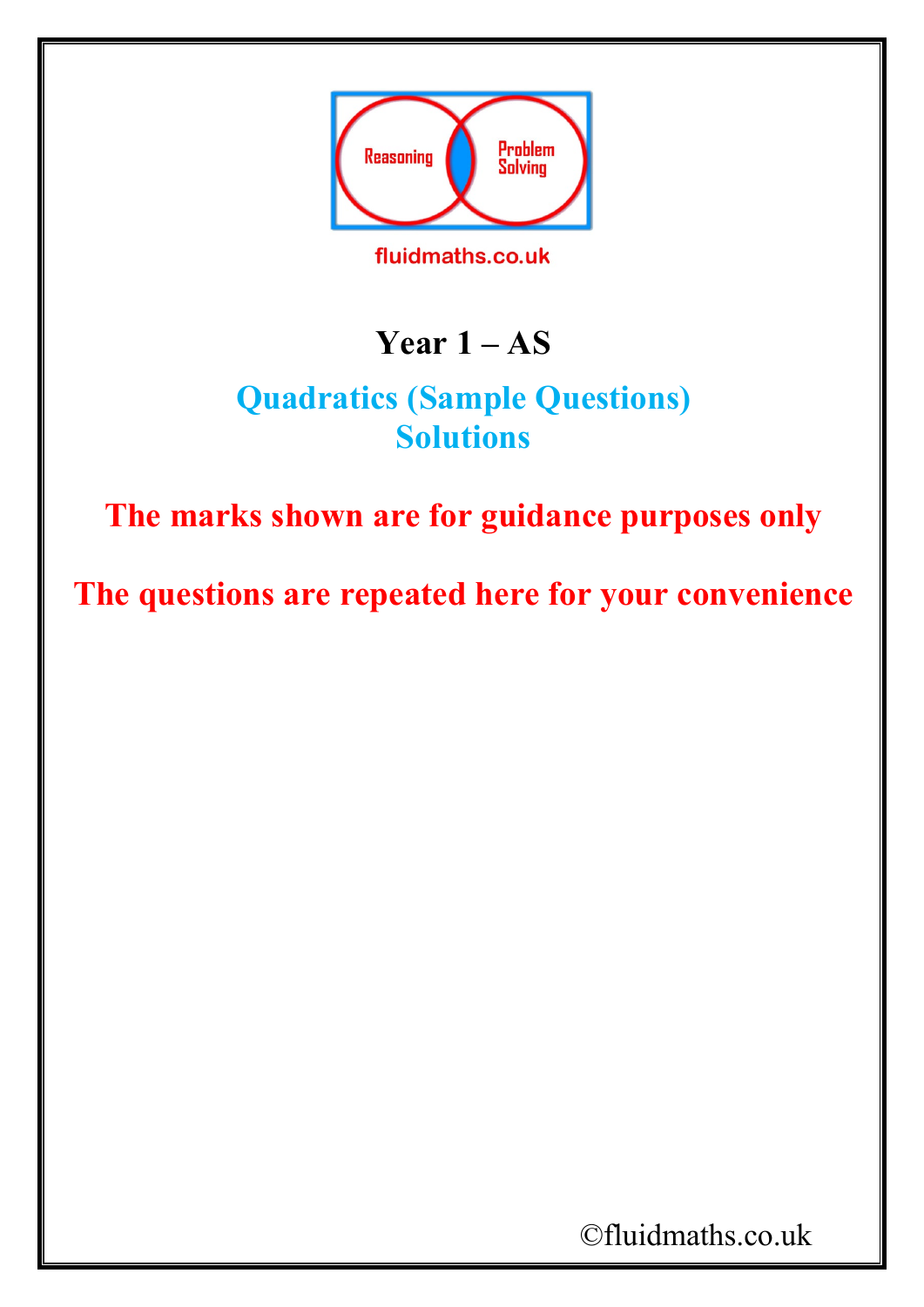A quadratic function is defined on a set of real numbers as  
\n
$$
f(x) = x^2 + bx + c
$$
  
\nThe roots of  $f(x)$  are given as  $x = 3\sqrt{2}$  and  $x = -\sqrt{2}$   
\nFind the minimum point of the function  
\nIf  $x = 3\sqrt{2}$  and  $x = -\sqrt{2}$  are the roots for  $f(x)$ ,  
\nthen  $f(x) = (x - 3\sqrt{2})(x + \sqrt{2})$  [1mark]  
\n $f(x) = x^2 - (2\sqrt{2})x - 6$   
\n[1mark]  
\n $f(x) = (x - \sqrt{2})^2 - 2 - 6$   
\n[1mark]

Hence, the minimum point for  $f(x)$  is  $(\sqrt{2}, -8)$  [1mark]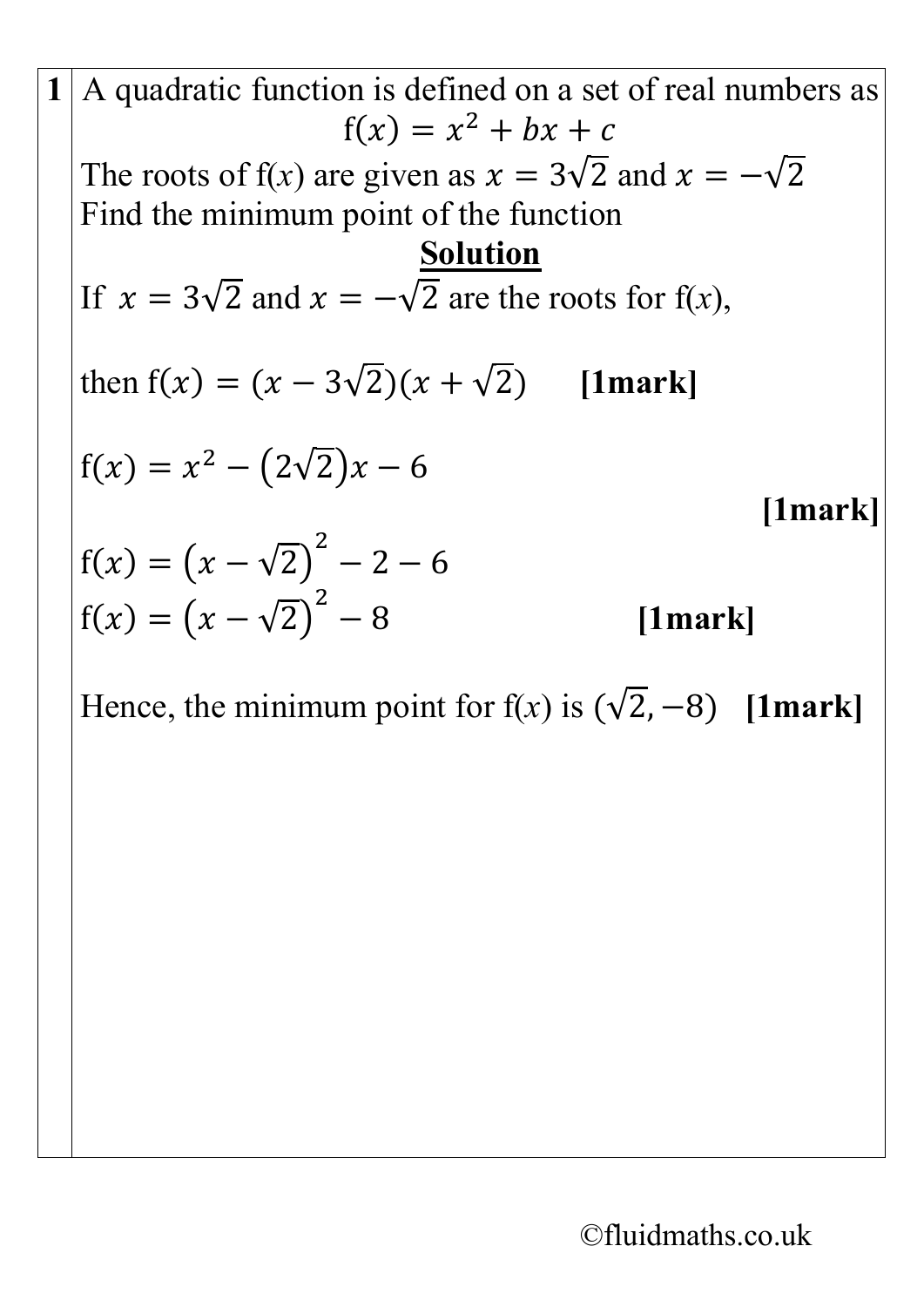2  
\nGiven that 
$$
\left(\frac{3}{2}\right)^{p^2} = \left(\frac{8}{27}\right)^{-\frac{2}{3}+p}
$$
  
\nFind the possible values of p  
\nGive your answers as exact values  
\nSolution  
\nSimplify the fraction inside the brackets on the RHS  
\n $\left(\frac{8}{27}\right)^{-\frac{2}{3}+p} = \left(\frac{2^3}{3^3}\right)^{-\frac{2}{3}+p}$  [1mark]  
\n $\left(\frac{2^3}{3^3}\right)^{-\frac{2}{3}} = \left(\frac{2}{3}\right)^{3 \times \left(-\frac{2}{3}+p\right)} = \left(\frac{2}{3}\right)^{-2+3p}$  [1mark]  
\nTherefore,  $\left(\frac{3}{2}\right)^{p^2} = \left(\frac{2}{3}\right)^{-2+3p}$   
\nNotice that the fractions in the brackets do not much,  
\ntherefore, we need to apply the negative index law:  
\n $\left\{\left(\frac{a}{b}\right)^{-c} = \left(\frac{b}{a}\right)^c\right\}$   
\nTherefore,  $\left(\frac{3}{2}\right)^{p^2} = \left(\frac{3}{2}\right)^{2-3p}$  [1mark]  
\nHence,  $p^2 = 2 - 3p$   
\n $p^2 + 3p - 2 = 0$  [1mark]  
\nSolve using the quadratic solver in your calculator  
\nTherefore,  $p = \frac{-3+\sqrt{17}}{2}$  or  $p = \frac{-3-\sqrt{17}}{2}$  [1mark]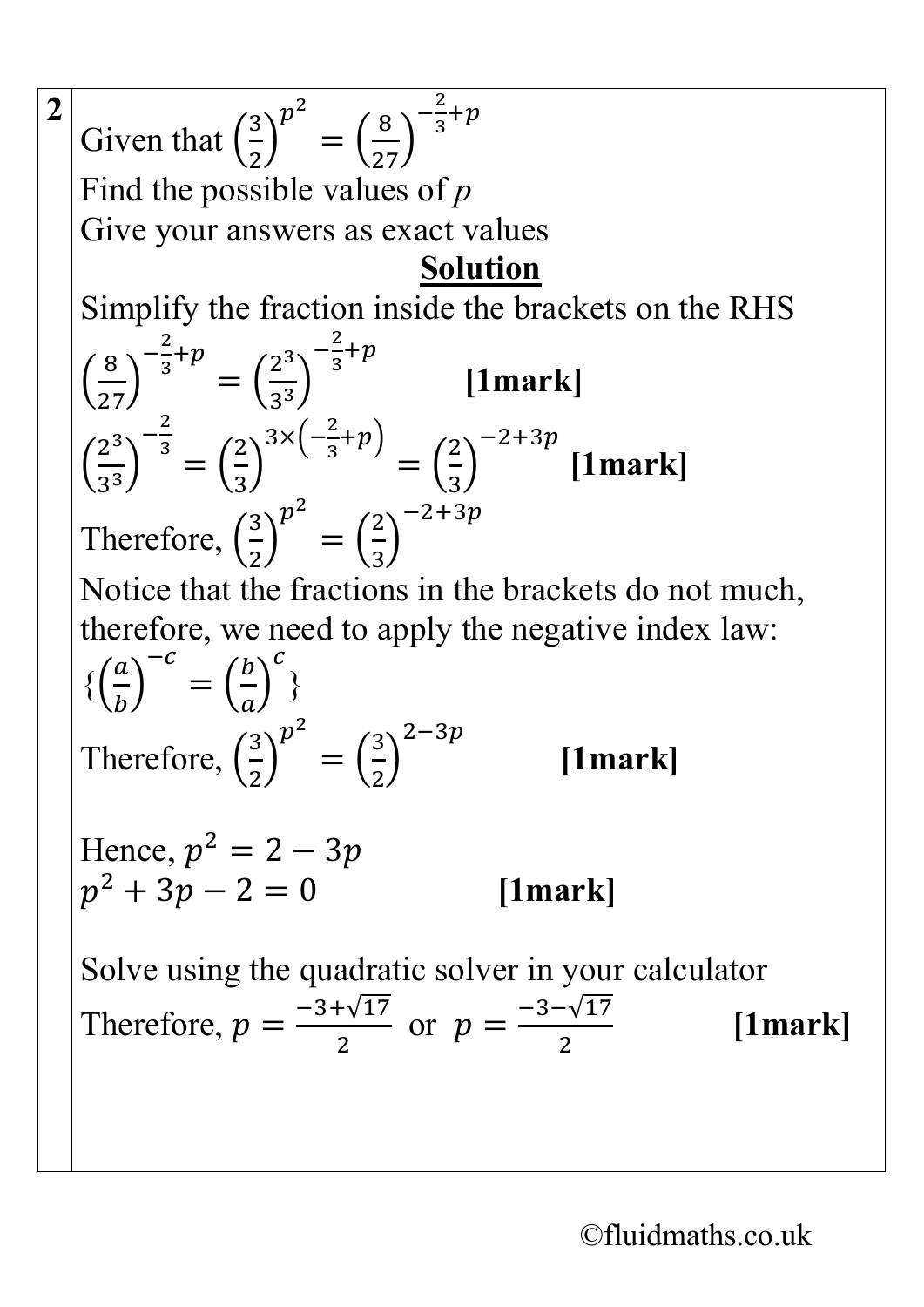**3** Two functions f and g are defined on a set of real numbers as  $f(x) = x^2 + Px + 7$  and  $g(x) = -2x^2 - 6x + 1$ The functions intersect at points  $A(m, n)$  and  $B(-3, 1)$ Find: a)The value of P b)The values of *m* and *n* c)Hence find the minimum point of f(*x*) **Solution** a)To find the value of P, we need to substitute the given coordinate of intersection into f(*x*) When  $x = -3$ ,  $y = 1$ Therefore, we have,  $1 = (-3)^2 + (-3)P + 7$  [1mark]  $1 = -3P + 16$  $-3P = -15$ <br>Hence  $P = 5$ *[1mark]* Therefore,  $f(x) = x^2 + 5x + 7$ 

b)Now equate the two functions and solve to find the other point of intersection  $x^{2} + 5x + 7 = -2x^{2} - 6x + 1$  [1mark]  $3x^2 + 11x + 6 = 0$  $(x + 3)(3x + 2) = 0$ Therefore,  $x = -3$  or  $x = -\frac{2}{3}$ 3 **[1mark]** So,  $m = -\frac{2}{3}$ 3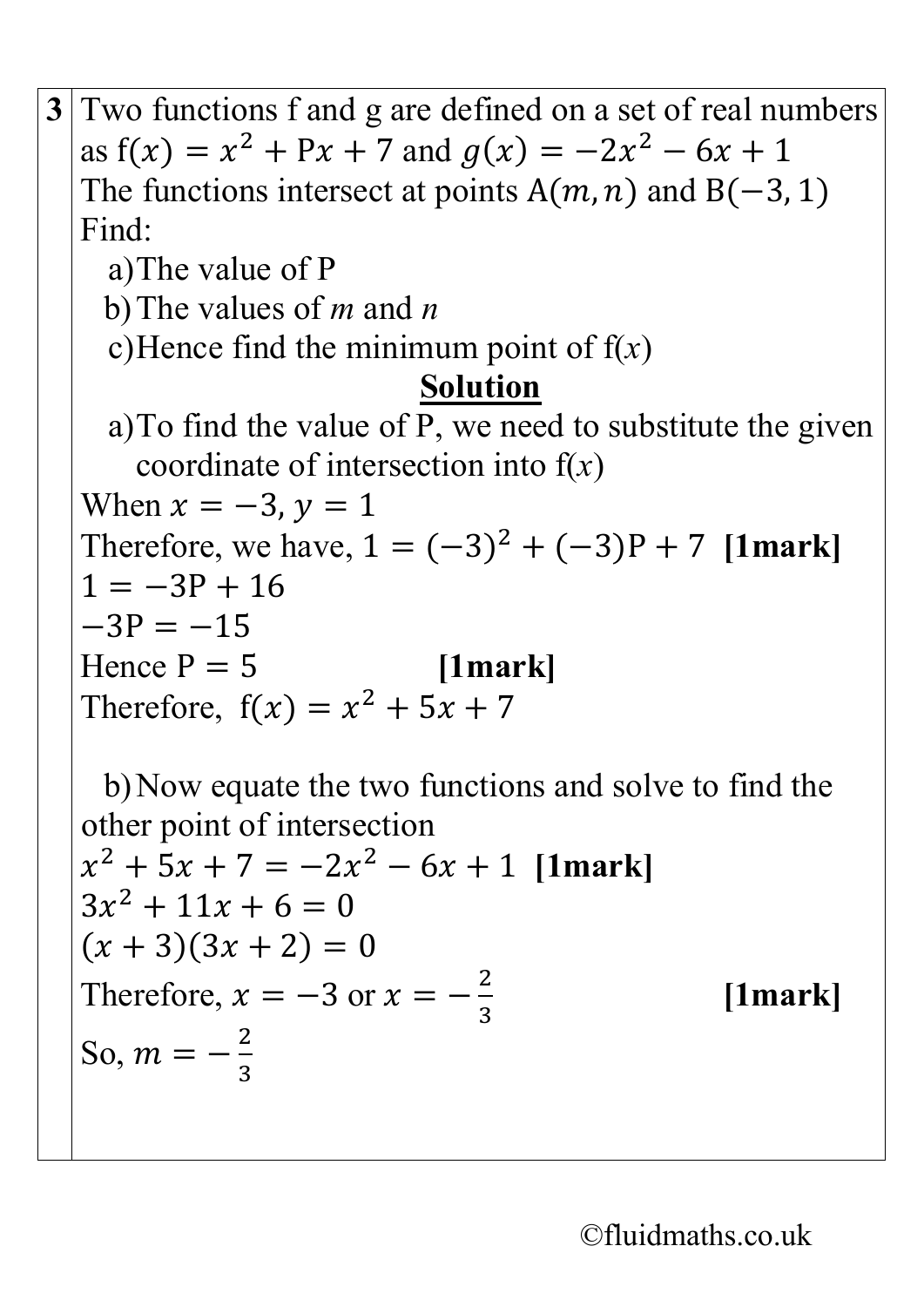Substitute 
$$
m = -\frac{2}{3}
$$
 into f(x) to find *n*  
\n $f(-\frac{2}{3}) = (-\frac{2}{3})^2 + 5(-\frac{2}{3}) + 7 = \frac{37}{9}$  [1mark]  
\nTherefore,  $n = \frac{37}{9}$   
\nc) Write f(x) in completed square form  
\n $f(x) = x^2 + 5x + 7$   
\n $= (x + \frac{5}{2})^2 - \frac{25}{4} + 7$  [1mark]  
\n $= (x + \frac{5}{2})^2 + \frac{3}{4}$ 

Hence, the minimum point for f(*x*) is  $\left(-\frac{5}{2}\right)$  $\frac{1}{2}$ , 3 4 � **[1mark]**

2

4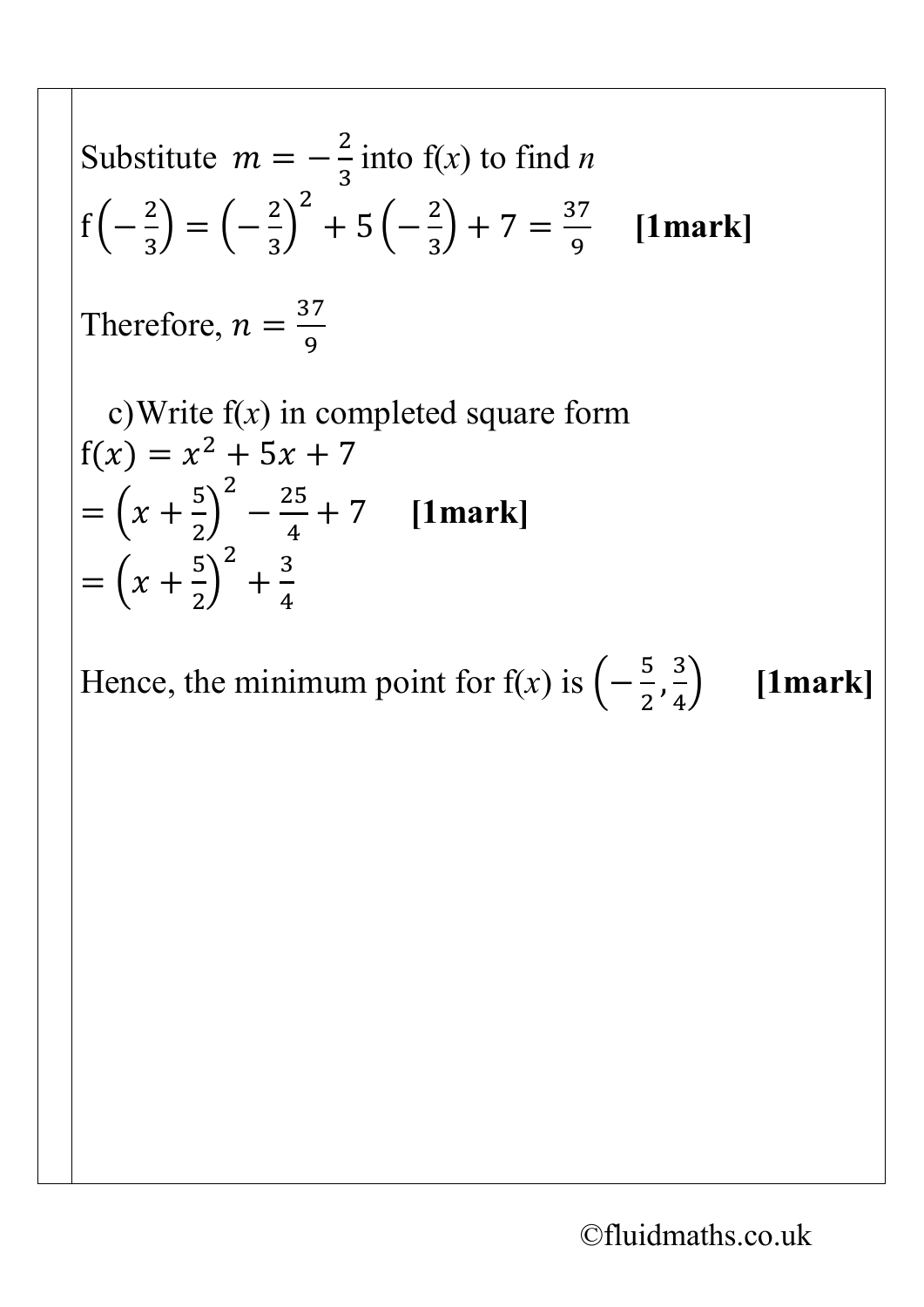**4** A function is defined as  $f(x) = x^2 + 6x + k$ When f(x) is divided by  $(x - a)$ , the remainder is the same as when  $f(x)$  is divided by  $(x - 2a)$ a) Find the value of a such that  $a < 0$ b) The remainder when  $f(x)$  is divided by  $(x + 3a)$  is 5 Calculate the value of *k* **Solution** a)If  $(x - a)$  leaves a remainder, then the remainder will be  $f(a) = (a)^2 + 6(a) + k$ <br> $h^2 + 6a + k$  [1mark]  $= a^2 + 6a + k$ Also, if  $(x - 2a)$  leaves a remainder, then the remainder will be  $f(2a) = (2a)^2 + 6(2a) + k$  $= 4a^2 + 12a + k$  [1mark] The remainders are the same Therefore,  $4a^2 + 12a + k = a^2 + 6a + k$  [1mark]  $3a^2 + 6a = 0$  $a^2 + 2a = 0$ So,  $a = 0$  or  $a = -2$  [1mark] Therefore,  $a = -2$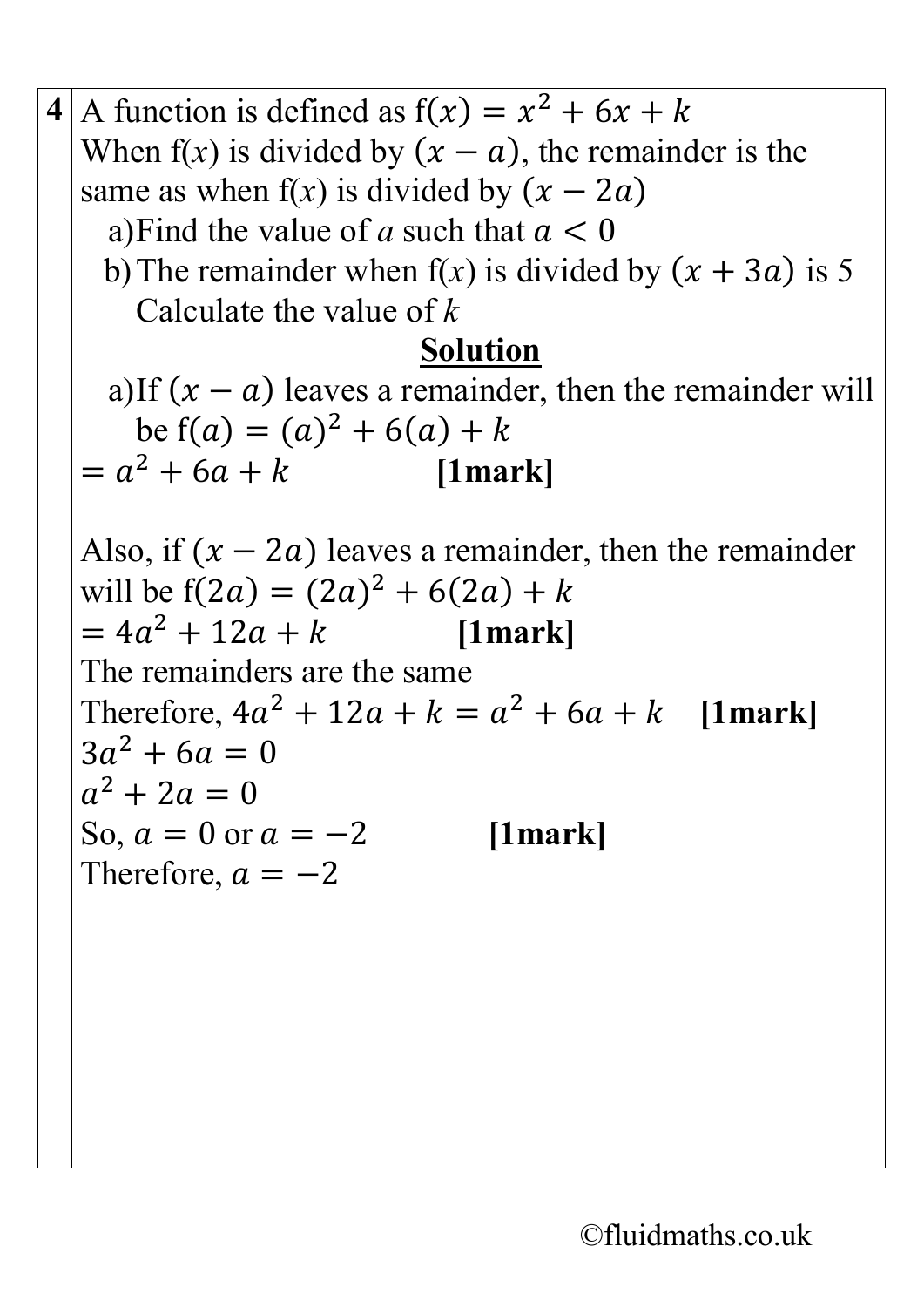b) If 
$$
(x + 3a)
$$
 leaves a remainder, then the remainder  
will be  $f(-3a) = (-3a)^2 + 6(-3a) + k$   
=  $9a^2 - 18a + k$   
Therefore,  $9a^2 - 18a + k = 5$  [1mark]

Substitute  $a = -2$  into  $9a^2 - 18a + k = 5$ We have  $9(-2)^2 - 18(-2) + k = 5$ <br>Therefore,  $k = 67$  [1mark] Therefore,  $k = 67$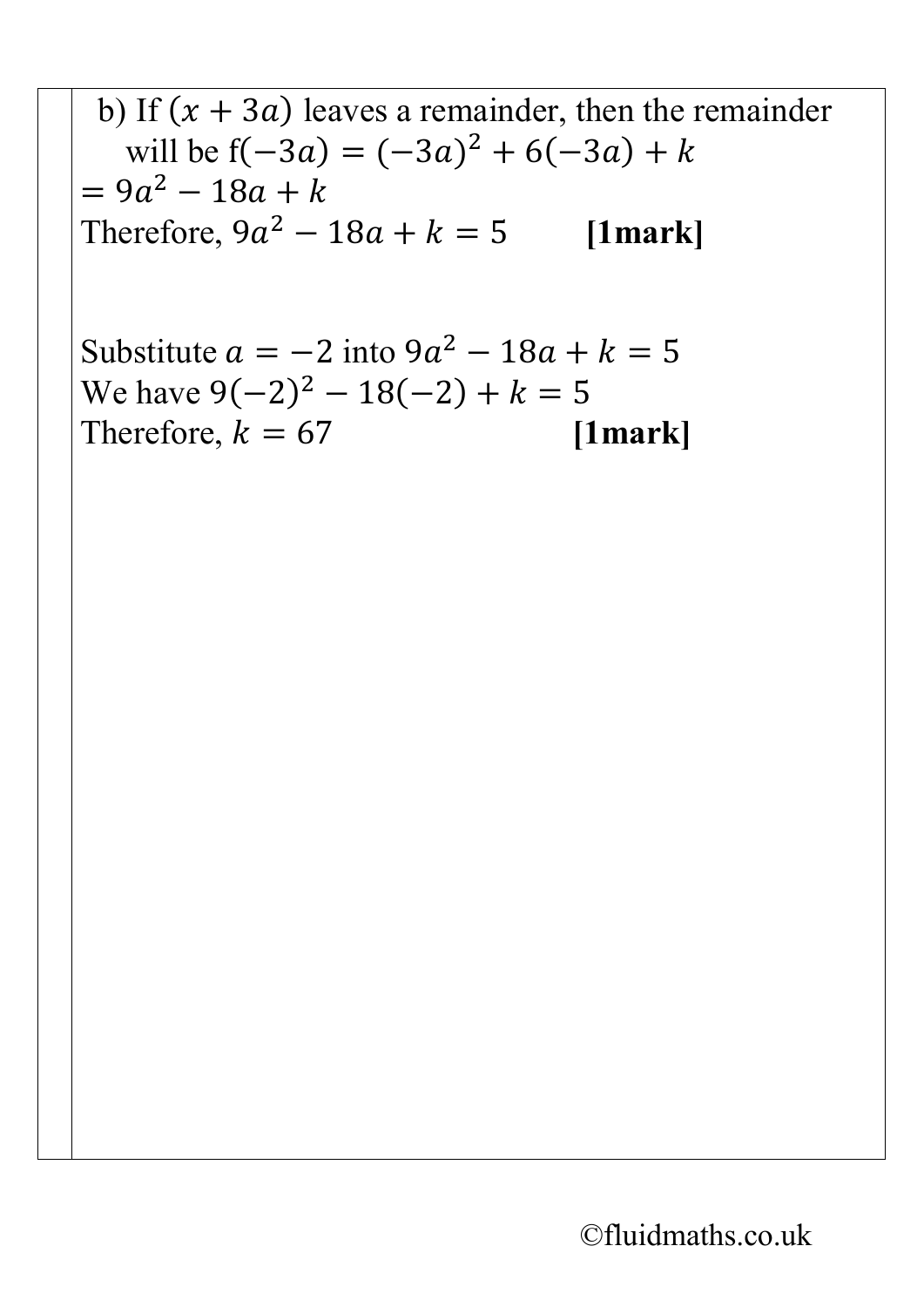**5** A function f is defined on a set of real numbers as  $f(x) = C - 2x - 4x^2$ 

where C is a constant

a)Given that the maximum value of  $f(x)$  is  $\frac{21}{4}$ 4

find the value of C

b)Hence determine whether there exists any point of contact between the line  $y = 2x + 6$  and  $f(x)$  and find the coordinates of such a point if it exists.

## **Solution**

a)Write the function in completed square form  $f(x) = -4x^2 - 2x + C$  $=-4\left(x^2+\frac{1}{2}x-\frac{C}{4}\right)$ 2 4 � **[1mark]**  $=-4\left[\left(x+\frac{1}{4}\right)\right]$ 4  $\int$  $\frac{2}{16} - \frac{1}{4}$ � **[1mark]**  $=-4\left[\left(x+\frac{1}{4}\right)\right]$ 4  $\int$  $\left[\frac{(4C+1)}{16}\right]$  $=-4\left(x+\frac{1}{4}\right)$ 4  $\int$  $^{2}$  +  $\frac{(4C+1)}{4}$ 4 **[1mark]**

Therefore,  $\frac{21}{4}$ 4 = 4C+1 4 **[1mark]** So  $4C + 1 = 21$  $4C = 20$ Therefore,  $C = 5$  [1mark]

Hence,  $f(x) = -4x^2 - 2x + 5$